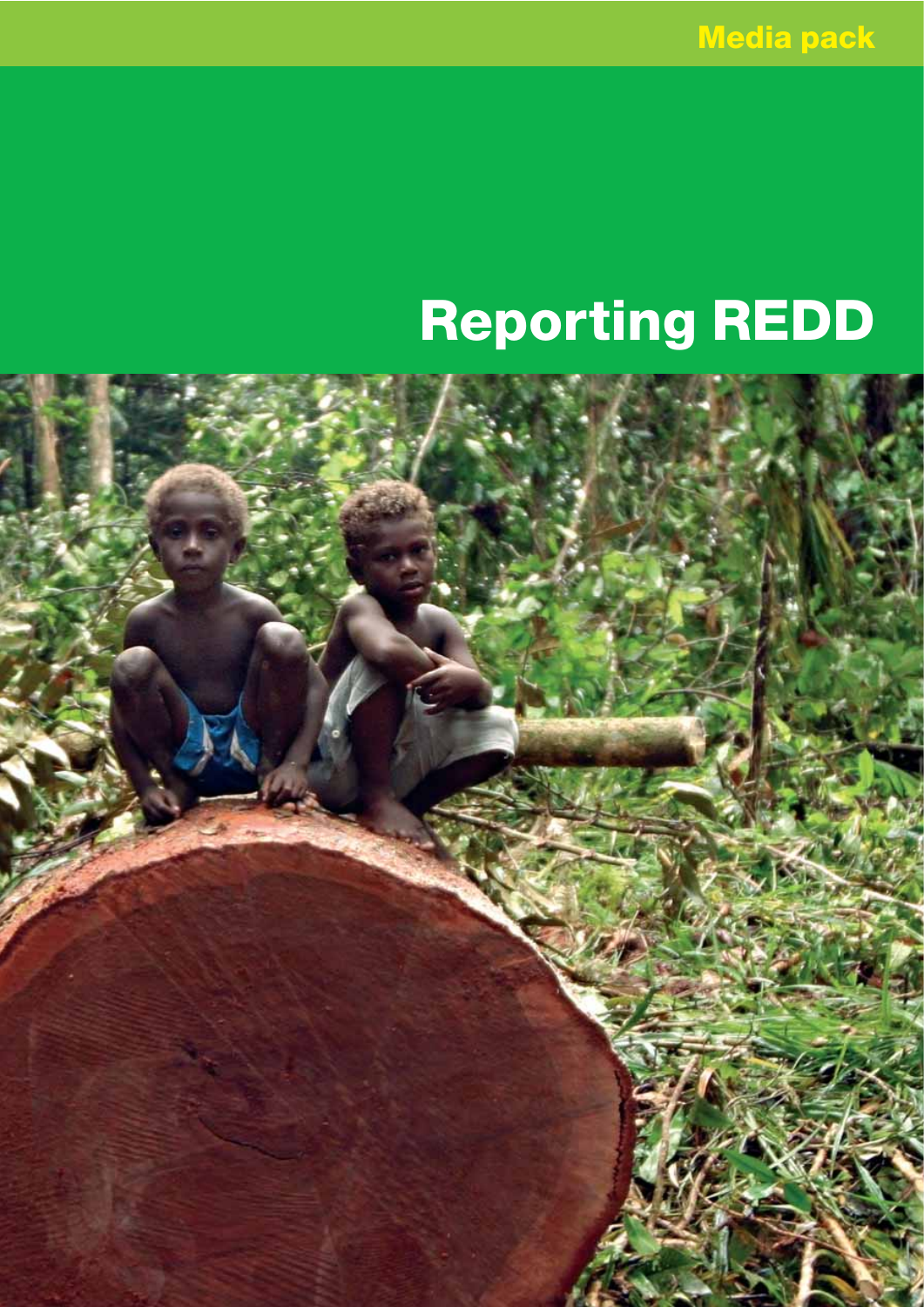Cover: Children from the Lobi community sit on a recently felled tree in the Solomon Islands. In the last ten years many foreign logging companies have moved into the Solomon Islands and logging is running at nearly three times the sustainable level. With more than 60% of government revenue coming from tariffs on log exports, the country's economy seems to be locked into a spiral of resource depletion. NATALIE BEHRING | PANOS PICTURES

Inside cover: Primary growth rainforest, Gunung Leuser National Park, North Sumatra. ROD HARBINSON | DIVERSITY PHOTOS

# climatechange<br>mediapartnership



This media pack is a joint initiative of the Climate Change Media Partnership (CCMP), the Center for International Forestry Research (CIFOR), and the United Nations Collaborative Programme on Reducing Emissions from Deforestation and Forest Degradation in Developing Countries (the UN-REDD Programme).

The media briefing has been prepared by Panos London for CCMP, a partnership between Internews, Panos and the International Institute for Environment and Development (IIED) to improve media coverage of climate change issues in developing countries. www.climatemediapartnership.org

The CCMP is editorially independent and the views expressed in this media briefing are not necessarily those of its donors.

The CCMP would like to thank write this down productions in the UK and Amazing Productions in Indonesia for their part in producing the *Local impacts of REDD* DVD.

UN-REDD would like to thank Television for the Environment (tve) for their part in producing the *REDD revolution* video news release.

# Copyright

The text in the media briefing and the *What's a forest worth?* video are licensed under the Creative Commons Attribution-Noncommercial-Share Alike 2.0 UK: England and Wales Licence. They may be freely quoted, reproduced or translated, in part or in full, providing the source is acknowledged and any resulting products are made freely available.

© CCMP, November 2009 Some rights reserved.

All photography:

© PHOTOGRAPHER | PICTURE AGENCY All rights reserved.

The *REDD revolution* video news release is free to use.



# Forest figures

Deforestation, mainly through the conversion of forests to agricultural land, continues at an alarming rate of approximately13 million hectares per year (for the period 1990–2005). Deforestation results in the release of the carbon originally stored in trees as carbon dioxide emissions. This occurs rapidly if the trees are burned and slowly if the wood and leaves decay naturally.

Approximately 1.7 billion tonnes of carbon are released annually due to land use change, mainly from tropical deforestation. This represents about 17 per cent of annual global emissions, greater than the amount emitted by the global transport sector.

The world's total forest area is about 4 billion hectares, nearly 30 per cent of the Earth's land area. Approximately 56 per cent of forests are located in tropical and subtropical areas. An estimated 1.2 billion people rely on forests for their livelihoods, while more than two billion people – a third of the world's population – use biomass fuels, mainly firewood, to cook and to heat their homes.

Sources: FAO, World Bank, IPCC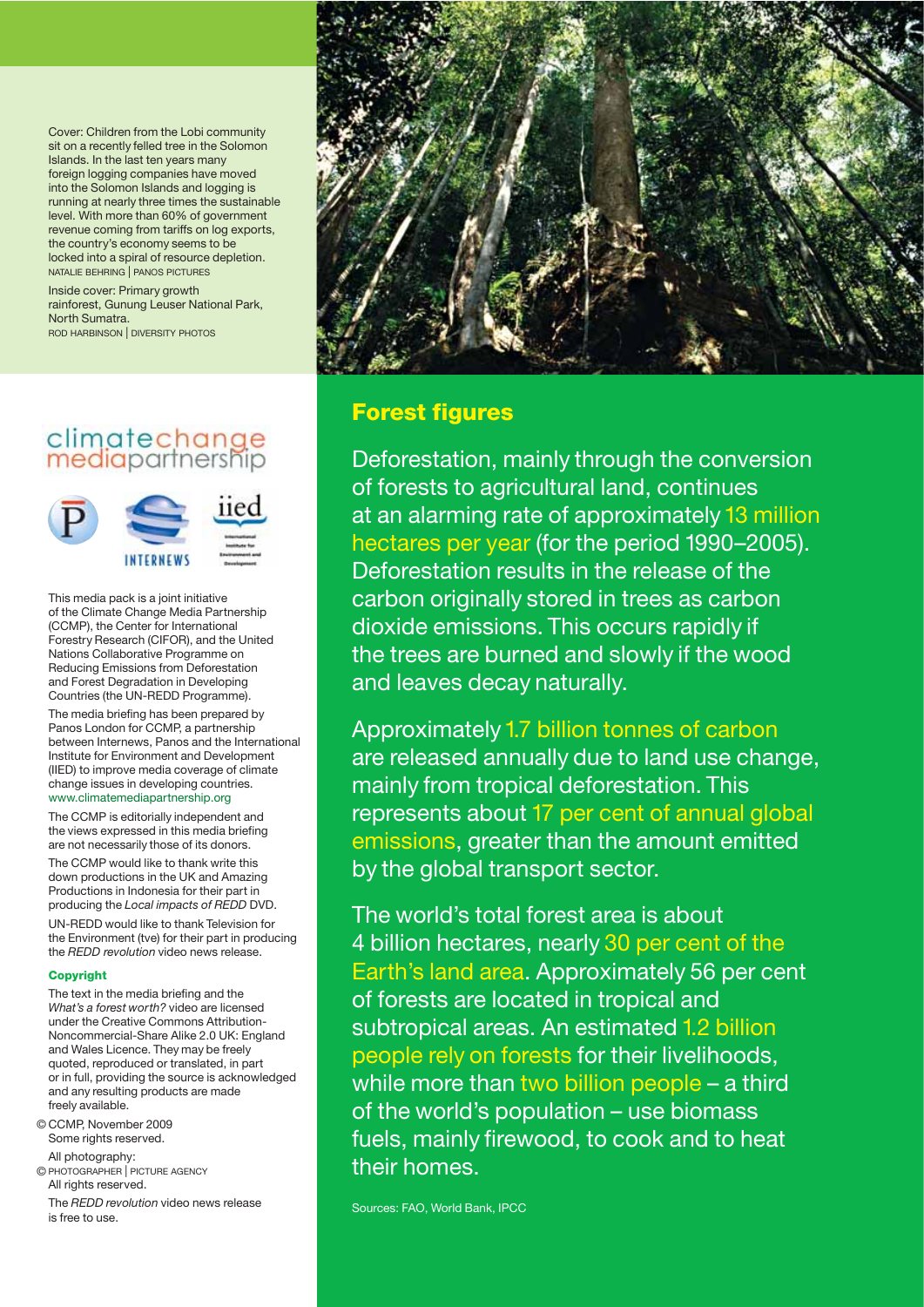# Reporting REDD: a journalist's guide to the role of forests in combating global climate change

Deforestation is a major contributor to climate change. REDD is an initiative that aims to slow the loss of forests. But how it will work in practice is proving controversial, raising complex and emotive issues of national sovereignty, human rights, big money and corruption.

# What is REDD?

REDD – reducing emissions from deforestation and forest degradation in developing countries – is a proposed mechanism aimed at slowing climate change by paying developing countries to stop cutting down their forests.

It has been the subject of heated arguments since Papua New Guinea and Costa Rica tabled a proposal for reducing emissions from deforestation at international climate change talks in 2005.

The idea was soon extended to include 'forest degradation', and followed by proposals that agroforestry and agriculture should be added. In 2008 REDD-plus emerged, which builds in conserving and sustainably managing forests, forest restoration and reforestation.

charcoal and grow soybeans or raise cattle, Pará state, Brazil. Industrial-scale agriculture is one of the main drivers of deforestation. EDUARDO MARTINO | PANOS PICTURES

Rainforest burnt down to produce

> REDD has rapidly become more prominent in international climate change negotiations. More than 30 models of how REDD should work have been put forward by countries, groups of countries and non-governmental organisations (NGOs).

REDD would involve a massive transfer of money from rich countries to poor as part of their commitment under the UN Framework Convention on Climate Change to decrease the impact of their carbon emissions. It also offers a chance to save one of the world's most precious ecosystems. Forests would no longer be viewed merely as timber waiting to be harvested or land awaiting clearance for agriculture (see box below).

Even if agreed, the scheme would not formally begin before 2013, but a number of countries are already starting projects based on the same principles as REDD.

# Payments for environmental services (PES)

The value of forests stems not only from timber and carbon storage, but from their role as water catchment areas, weather regulators, a source of food and medicines, and from their rich biodiversity, the loss of which is a major global crisis in its own right.

Proponents of REDD say that if these functions are recognised as services or commodities, the value of forests will rise, and the different services can be marketed and paid for. It might also boost the incomes of otherwise marginalised communities who serve as forest stewards.

Critics argue that dividing the forest into separate functions and attaching a price tag to each runs counter to the vision of forest dwellers, especially indigenous peoples.

PES projects have had mixed results. Some projects to protect watershed areas have had difficulty attracting private revenue without which they must continue to depend on development aid.

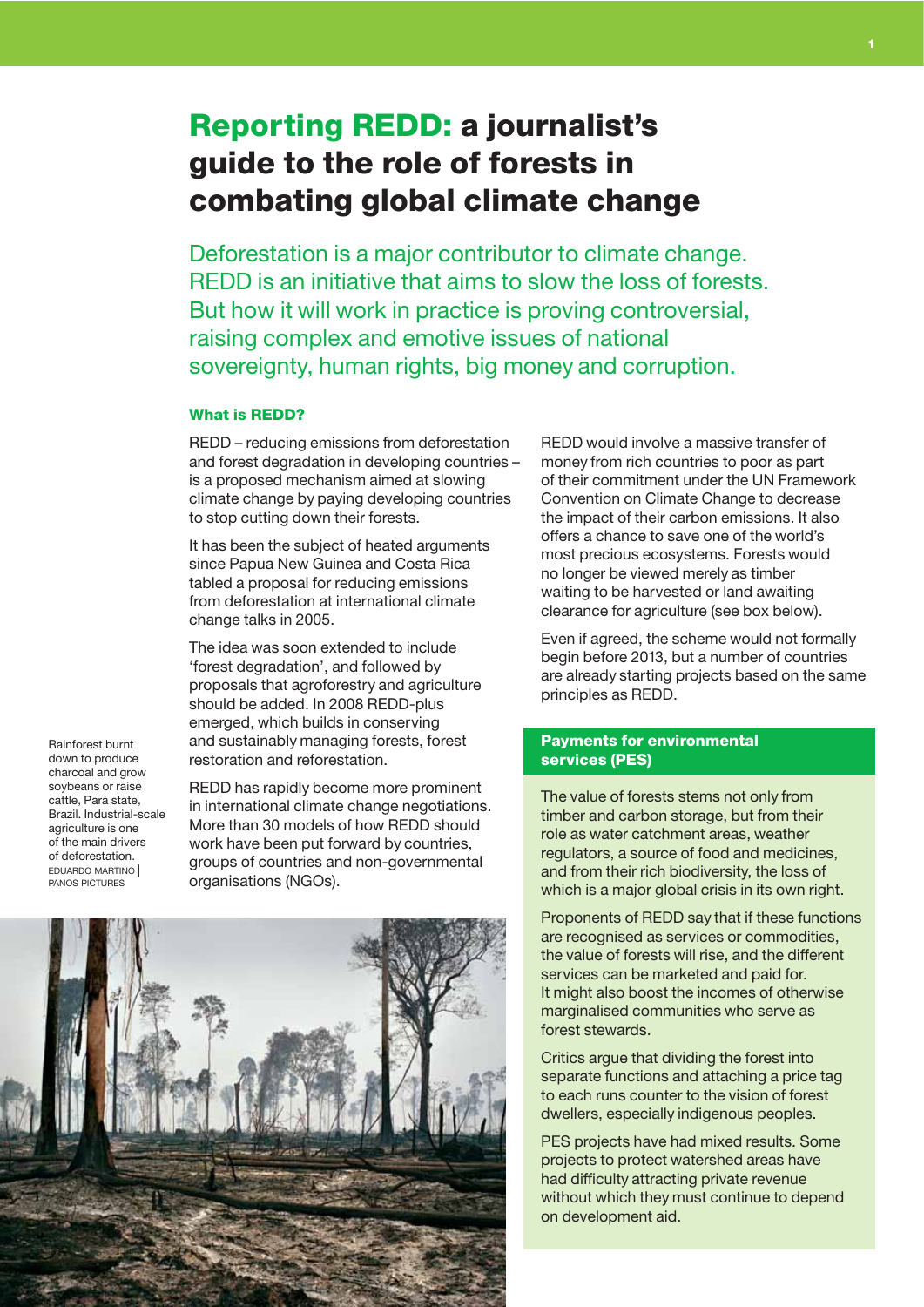**Reducing**  $\begin{array}{c}\n\bullet \\
\bullet \\
\bullet \\
\bullet\n\end{array}$ is essential. Immediate action on REDD is a critical part of the climate change solution.

Ban Ki-moon Secretary-General of the United Nations At a time of rising concern about the effects of climate change, supporters of REDD argue that reducing deforestation offers an easier and cheaper way of reducing greenhouse gas emissions than most other approaches.

The Intergovernmental Panel on Climate Change (IPCC), the leading scientific body for the assessment of climate change, says tropical deforestation is responsible for more than 17 per cent of carbon emissions caused by humans. It says that reducing and preventing deforestation will have 'the largest and most immediate' impact on carbon levels in the atmosphere.

Any measures to stop dangerous climate change occurring are unlikely to succeed unless deforestation declines drastically.

# Funding

Why now?

Once a system is in place, market-based funding mechanisms such as carbon trading, and private sector involvement, could be introduced. Some proposals back a combination of government and private sector funding.

Carbon trading is based on the idea that companies and governments may meet targets for reducing their carbon emissions by paying for carbon reductions elsewhere in the global economy instead. REDD could allow credits to be issued which would quantify the amount of carbon saved through 'avoided deforestation' – not cutting trees down. The credits could then be traded on carbon markets.

An advantage of carbon trading is that it could raise money quickly. A disadvantage is that flooding existing carbon markets with REDD credits could further dilute the already low value of carbon. A low carbon price means there is less incentive for companies to switch to technologies that reduce carbon emissions.

# Deforestation drivers

The main drivers of rapid deforestation are:

- $\blacksquare$  industrial-scale agriculture such as soya and palm oil production and cattle ranching
- **Industrial logging driven by international** demand for timber
- poverty and population pressure as people seek farmland, fuelwood and building materials
- **n** infrastructure development, especially for roads, mining and dams

Developing countries would voluntarily opt in to the REDD mechanism, so for it to work the scheme would have to ensure that there is more money in protecting forests than in logging or agriculture. Because those responsible for commercially driven deforestation often control the forest area in which they operate, they need to be involved in REDD schemes. Typically, this involves paying them to manage the forest sustainably, or at least not to engage in large-scale logging or land conversion. REDD will have to compensate for income lost as a result of stopping forest clearance – known as the 'opportunity cost'. While REDD may be able to match this amount for poor farmers, matching lost income from lucrative agricultural production such as soya and oil palm cultivation or from valuable timber will be very costly. If payments are disrupted, or the amount falls short of the value of the timber in the forest or what could be grown on cleared land, a return to cutting down trees could quickly occur. To avert this problem, REDD would need to ensure a steady flow of funds over long periods. Negotiators concerned that fluctuations in the carbon market would be too erratic advocate a separate REDD fund based on donations from industrialised countries.

A new oil palm plantation, part of a monoculture project, cultivated in an area of former rainforest, East Kalimantan, Indonesia. The current UN definition of forest would allow forests to be converted into plantations, losing biodiversity.

FRED HOOGERVORST | PANOS PICTURES

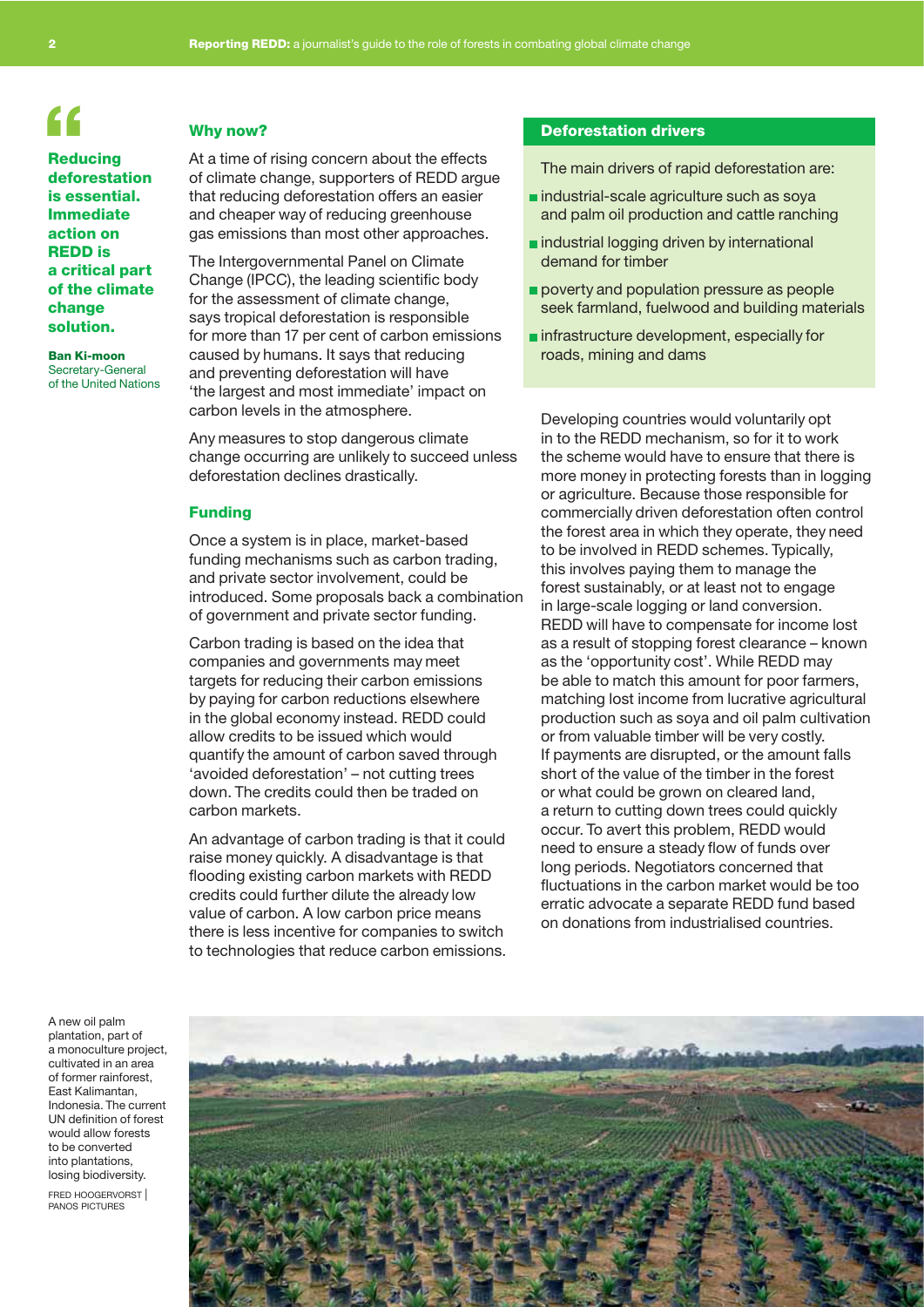# f<br>
If we done<br>
reach an

If we don't agreement on REDD… those who will suffer most are the poor countries.

Wangari Maathai Nobel Peace Prize laureate

Measurement

To measure a REDD project, it will be necessary to calculate the amount of carbon stored in the forest in question and then predict how much carbon could be saved by halting or slowing deforestation.

The calculation is made by setting a reference level based on historical rates of carbon emissions. So if 10 per cent of forest cover has been lost in the past 20 years, a prediction can be made for future deforestation rates (and therefore carbon emissions) based on this historical data, and taking into account national circumstances. REDD would pay for the carbon emissions that did not take place because of REDD's intervention.

However, there is debate as to whether countries should be credited for all emissions below this 'business as usual' reference level (or baseline), or if a separate 'crediting' level should be set. There are a number of reasons why negotiators are unwilling to allow REDD credits for all emissions reductions below the 'business as usual' level. For example, some expect that a proportion of emissions reductions should be achieved through national initiatives other than REDD.

Carbon monitoring, assessment and verification present technical challenges. Historical forest data, on which predictions are based, is often unreliable or non-existent. There are now fast and accurate ways of measuring carbon stocks with new technologies such as satellite imaging and computer modelling so it should be possible to measure and verify carbon reductions. However, there is the question of who will pay for the technology and capacity building required for developing countries to carry out effective monitoring and accounting. There are also questions of what should be monitored – for instance trees store carbon both above and below ground – and who will be responsible for checking and verifying measurements.



# A forest or a farm?

Common ways to define stands of tree growth:

**Primary** – naturally occurring forest that has reached its growing climax and remains largely undisturbed by people

Secondary – a forest or woodland that has re-grown after a major disturbance such as logging or fire

**Plantation** – tree farms often consisting of a single tree species

Agroforestry – an agricultural system involving trees mixed with other productive plants or animals.

The current UN definition of forest includes plantations. If the definition is not changed by the time of a final REDD agreement, there are fears that it could result in governments paying forestry companies to clear naturally occurring forests rich in biodiversity and convert them into plantations. Carbon monitoring systems should be able to detect these changes and take into account the carbon lost through land clearing activity but only if they are properly designed and implemented.

# **Management**

**Year** 

Managing large-scale, expensive projects will not be easy for countries with weak or inefficient administrations.

For REDD to work, systems will need to be put in place to ensure that project and forest management is improved.

A number of programmes have already been set up to help developing countries improve their management of REDD schemes. They include the World Bank's Forest Carbon Partnership Facility and the United Nations Collaborative Programme on REDD – the UN-REDD Programme. These programmes support developing countries' efforts to build capacity to reduce emissions caused by forest losses and implement a future REDD mechanism.

Many developing countries are interested in the REDD scheme. The first in line for pilot project funding from the UN-REDD Programme were: Bolivia, Democratic Republic of Congo, Indonesia, Panama, Papua New Guinea, Paraguay, Tanzania, Viet Nam and Zambia.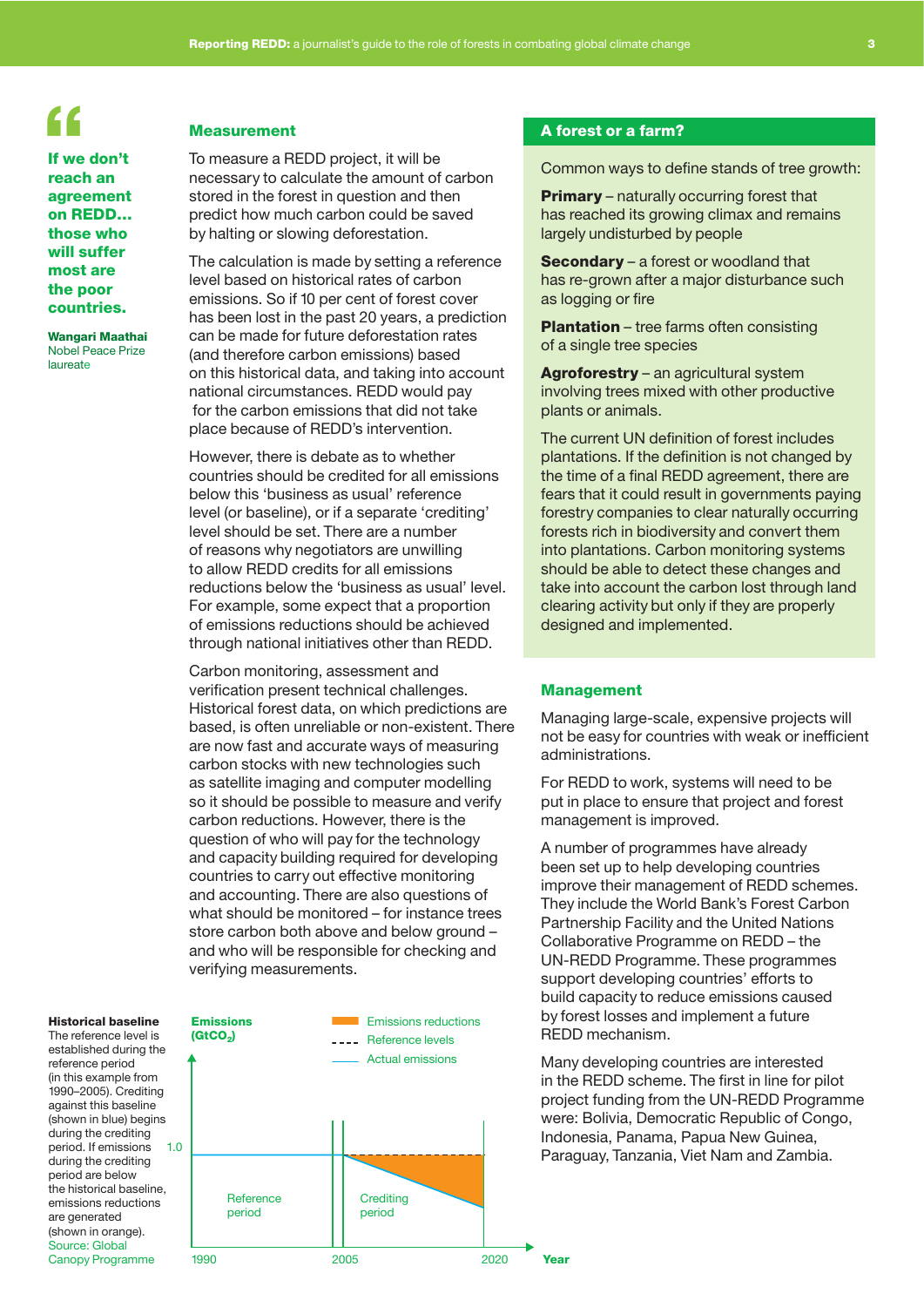

Collecting Brazil nuts in the Amazon rainforest, Bolivia. Forest communities could be paid under REDD to act as stewards of the forest. EDUARDO MARTINO | PANOS PICTURES

# Forest-dependent people

REDD is a type of payment for environmental services that in theory can be used to help boost the incomes of forest communities, including indigenous peoples, who depend on the forest for their livelihoods. However, there are concerns that poor people could lose out. They could be prevented from cutting down trees for small-scale farming or fuel but not receive any compensation in return because they do not own the land.

Many indigenous groups, who have lived in the forests for centuries, are worried that their rights are being overlooked. They know from experience that governments and corporations can be unsympathetic, dismissing indigenous peoples as 'undeveloped' and opposing their claims for land, rights and special status. This is often because they may present an obstacle to large-scale development projects. Indigenous peoples have responded to threats to their territories by developing principles and procedures designed to give them protection. Central to this response is the principle of 'prior informed consent', which is a way of ensuring that forest activities do not take place without their permission.

People dependent on forests often lack political power and fear that their interests will not be taken into account by governments and international institutions.

Billion dollar jungle

tropical deforestation.

Brazilian journalist, Gustavo Faleiros, wrote a feature on the Juma reserve which shows how a REDD scheme might work successfully. The rainforest reserve in the Brazilian state of Amazonas

houses a community who preserve the forest. Every family has a credit card. The state government credits roughly US\$50 a month to each cardholder's account as payment for their work in keeping the forest intact. The financial support comes from big private groups interested in offsetting their carbon footprints. The scheme, the *Programa Bolsa Floresta*, is considered by supporters of REDD to be a model way of halting

www.climatemediapartnership.org/ [reporting/features/billion-dollar-jungle](www.climatemediapartnership.org/reporting/features/billion-dollar-jungle)

Even when government officials are more willing to consult, the danger is that in the rush to seal a REDD deal corners may be cut at the expense of people's interests on the ground. Some negotiators think that 'experts' are best placed to draw up plans while others think that for REDD to work it is essential to involve local people in the planning and implementation of the scheme.

A REDD mechanism will need to involve networks of local communities in determining how REDD plans are interpreted locally and in managing activities such as monitoring and policing. Geographical isolation, language differences and contested rights over land are among the issues that need to be addressed. In some cases this will require significant changes in policy to allow communities a greater voice in governing their forests. UN and World Bank programmes and NGOs are looking at ways in which this can be done.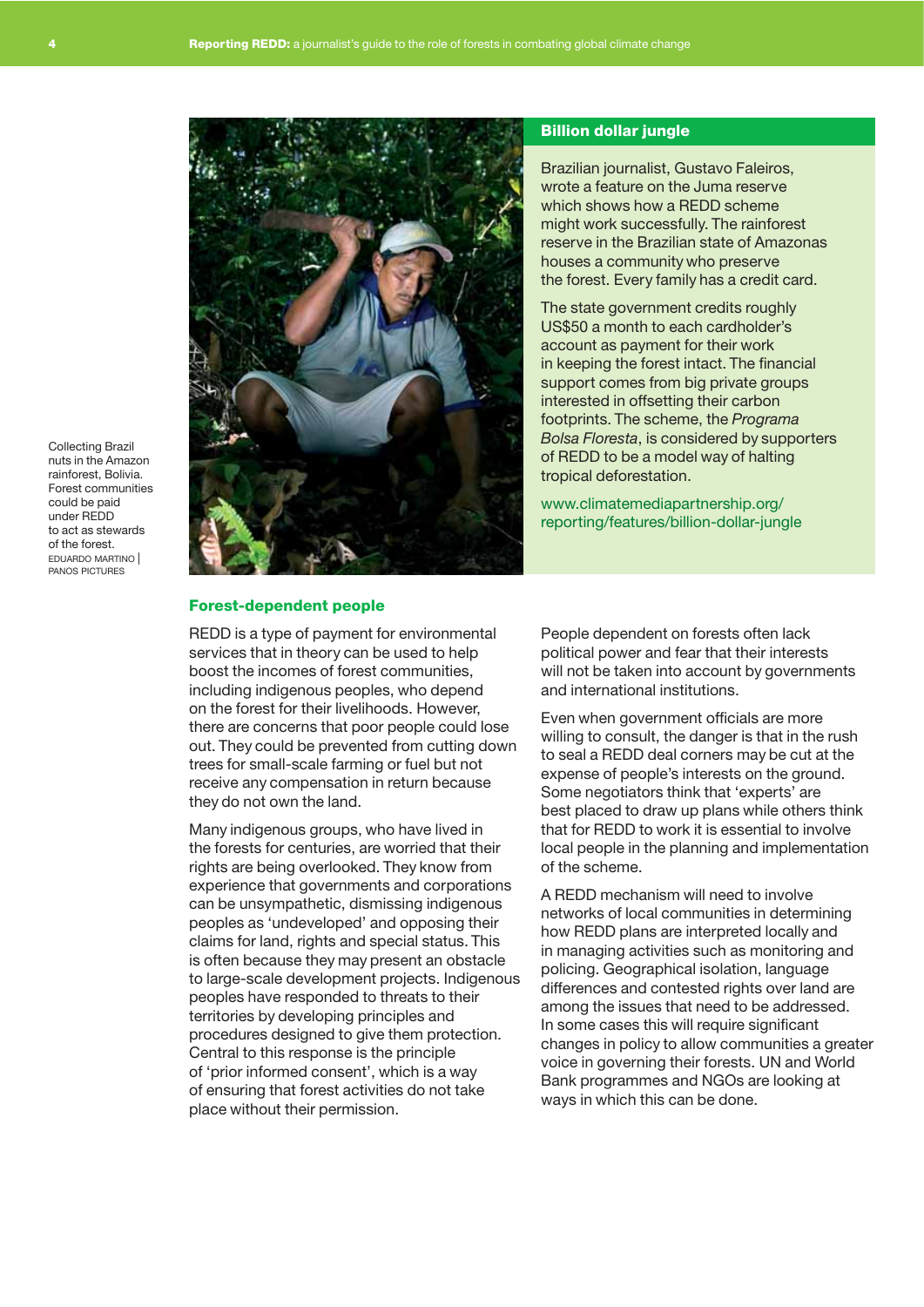The REDD **f**<br>The REDD<br>process is doing precisely what it was created not to do. It's turning into the biggest subsidy ever for the logging industry and putting us on the road to forest destruction.

Dr Rosalind Reeve Global Witness

# Forest ownership

Legal systems of land ownership, or tenure, vary enormously. The main systems are state, private and customary ownership. In many countries two or all three are in use simultaneously.

Ownership of land may or may not include the trees that grow on it. Proving rights over a piece of land is often difficult, so in many forested countries clearing forest is an indicator of ownership. This goes against REDD's aim of leaving the forest standing.

The financial promise of payments from REDD to preserve the forest could encourage a rush to prove ownership. There are also concerns that it could set off a forest land-grab, with bureaucrats, companies and elites seizing control from the rural poor and indigenous peoples for whom ownership often relies on oral tradition and is therefore hard to prove legally. For REDD to work, effective systems will need to be put in place to ensure that payments reach those who depend on the forest for their livelihood – the intended recipients – and are not diverted to companies or corrupt officials. The issue of who is liable for sustaining the forest in the long term and how to insure against the release of carbon also raises many questions. Is the landowner automatically the owner of the carbon in the trees? If not, can the carbon-owner reasonably exercise control over the landowner? If the landowner is the state, could this lead to a modern form of colonialism where wealthier nations with a stake in forest carbon have a say in what developing-country governments do with their land?

Investors in a REDD forest will want to see their investment protected over the long term. What if the landowner later decides to cut the trees down?

# Forest rights row exposes cracks in UN climate plans

Hilary Chiew's investigation of the Prince Charles Rainforest Project in Harapan, Indonesia, highlighted some of the problems that REDD schemes may also face. This conservation project covers 101,000 hectares of degraded lowland forests in South Sumatra and Jambi provinces.

The Indonesian government has granted a concession to manage the restoration of the forest to a consortium of three NGOs, known as PT REKI. The project has angered landless farmers who say they were evicted from forest land now being managed by PT REKI. In response, the consortium has accused the farmers' pressure group of distorting the situation.

[www.climatemediapartnership.org/reporting/](www.climatemediapartnership.org/reporting/features/forest-rights-row-exposes-cracks-in-un-climate-plans) features/forest-rights-row-exposes-cracksin-un-climate-plans

# Leakage

Forests are often isolated areas beyond the control of central authorities. Loggers are notoriously adept at locating the next profitable area and circumventing the rules – if necessary by bribing the police. This would render REDD schemes useless because carbon would be released into the atmosphere somewhere else (an outcome known as 'leakage').

Similarly, there is concern that a reduction in logging in some countries could lead to pressure on other countries to cut down their forests to meet demand. There would be a financial incentive to do so if reductions in logging pushed up the price of timber.

Logging in Kalimantan, Indonesia. There are fears that if loggers are prevented from working in one country, they will simply move their operations to another. FRED HOOGERVORST | PANOS PICTURES

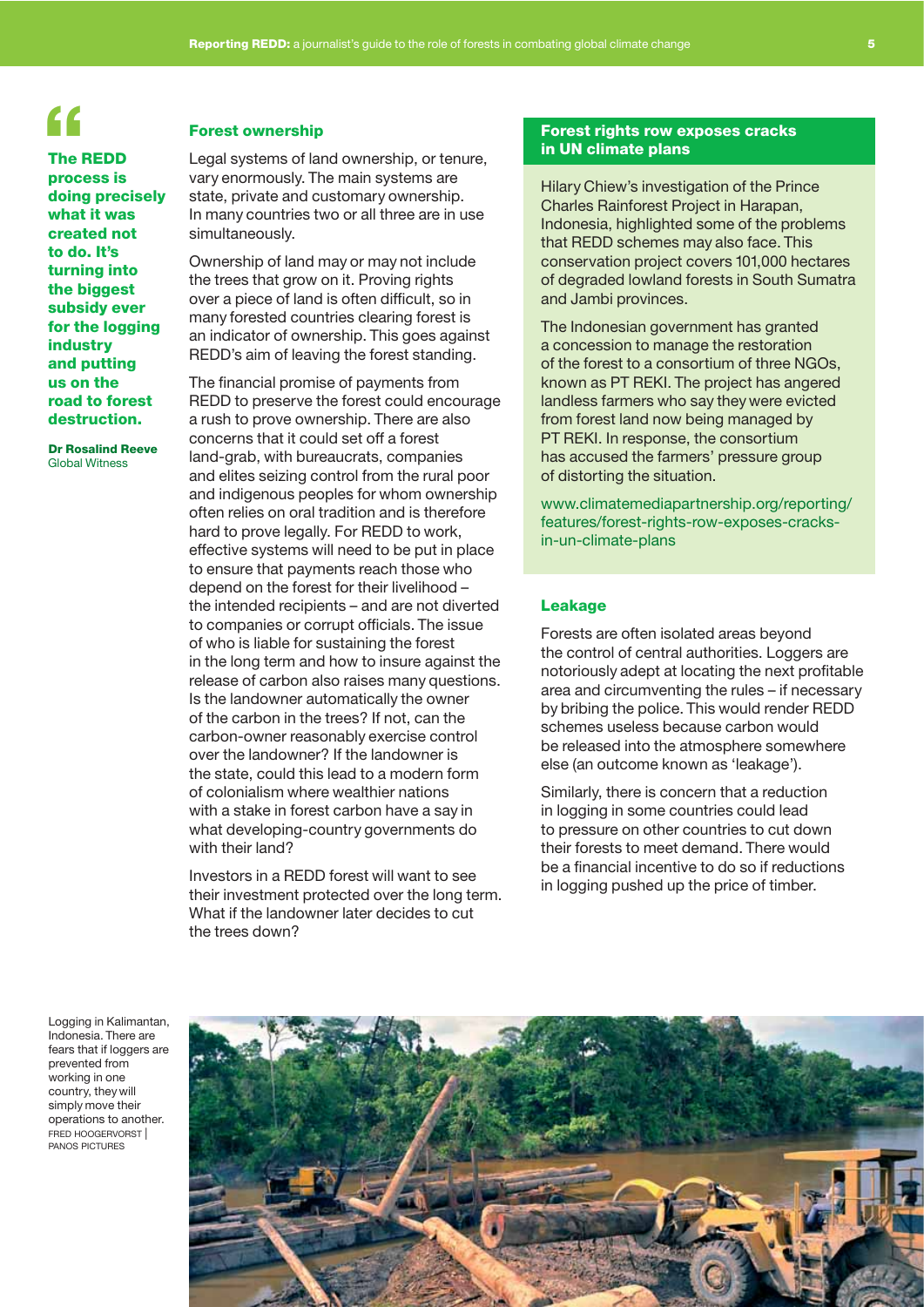# Covering REDD

Journalistically, REDD is a tricky story to cover for a number of reasons.

- 1 Forest statistics are often unreliable or out of date. Figures need to be carefully checked, compared to other statistics and analysed for their real significance. Sources also need to be assessed.
- 2 REDD's final shape is unclear. For example, how it will function and the way it will be financed have not yet been agreed.
- 3 The wording of a forest agreement may be vague, open to interpretation or incomprehensible to non-specialists. This makes it hard for journalists to find out and explain what is really going on. For example, the phrase in the negotiating text 'scope and objectives' covers the crucial debate over the definition of 'forest' (see box on p3). Similarly, 'conservation' sounds benign, but the history of national parks includes large-scale evictions and loss of rights for indigenous peoples and local communities. Environmental activists also argue that the term 'sustainable forest management' (SFM) is used by commercial loggers to undertake destructive logging practices.
- 4 Forestry policies vary enormously around the world. Forestry specialists often disagree, for example, over how REDD schemes should be funded.
- 5 There are differences of interest between and within countries. Some governments may believe that a market approach to curbing deforestation will be most effective, while others argue in favour of state control over a natural resource. National governments may favour policies that indigenous peoples oppose, while social activists and logging companies may advocate completely different approaches.
- **6 Covering the negotiations is demanding.** Very few people are directly engaged in the discussions. So it is difficult to obtain interviews that provide personal insight and quotes as well as accurate, up-to-date information on the progress of talks.
- 7 Talking to directly affected forest communities is difficult. The views of the 1.2 billion people who, according to the World Bank, depend to varying degrees on forests for their livelihoods need to be heard, but news editors rarely authorise the time and money needed for journalists to travel to the relevant forest areas.

On the positive side, journalists can take advantage of the expertise and experience of the many NGOs, forestry research institutions and thinktanks interested in REDD. By emailing questions to them and using their replies to lever more information and explanations from governments, corporations, community groups and other interested parties, journalists can tap into these resources. In this way they can reveal the huge variety of views in the forest negotiations, the range of vested interests, the disagreements about many forest 'facts' and the internationalisation of the debate.

# REDD controversies

Contentious issues include:

# Size of the challenge

A UK-government-sponsored review has estimated that investments of US\$13–33 billion will be needed every year to halve greenhouse gas emissions from forests by 2030. Can money on this scale be raised – without taking it from aid allocations? Can relatively powerless and badly resourced government departments in developing countries handle such large amounts of money? The most serious deforestation occurs in areas where land-use rules are weak and poorly enforced. Injections of REDD money into such areas could exacerbate corruption, exploitation and lawlessness.

# Definitions of a forest

Critics of REDD say the scheme could lead to greater deforestation unless the current definition of forest under the climate change convention is changed. The definition does not currently distinguish between natural forests and plantations. It also allows for areas of cleared forest stating: 'areas normally forming part of the forest area which are temporarily unstocked as a result of human intervention'. This was originally intended to apply to plantations but the lack of distinction means it could apply to natural forests.

The concern is that this could lead to a situation under REDD where forestry companies are paid by governments to convert naturally occurring forest into cultivated plantations.

In addition, the financial promise of REDD could encourage a rush to prove ownership, with customary land rights being brushed aside.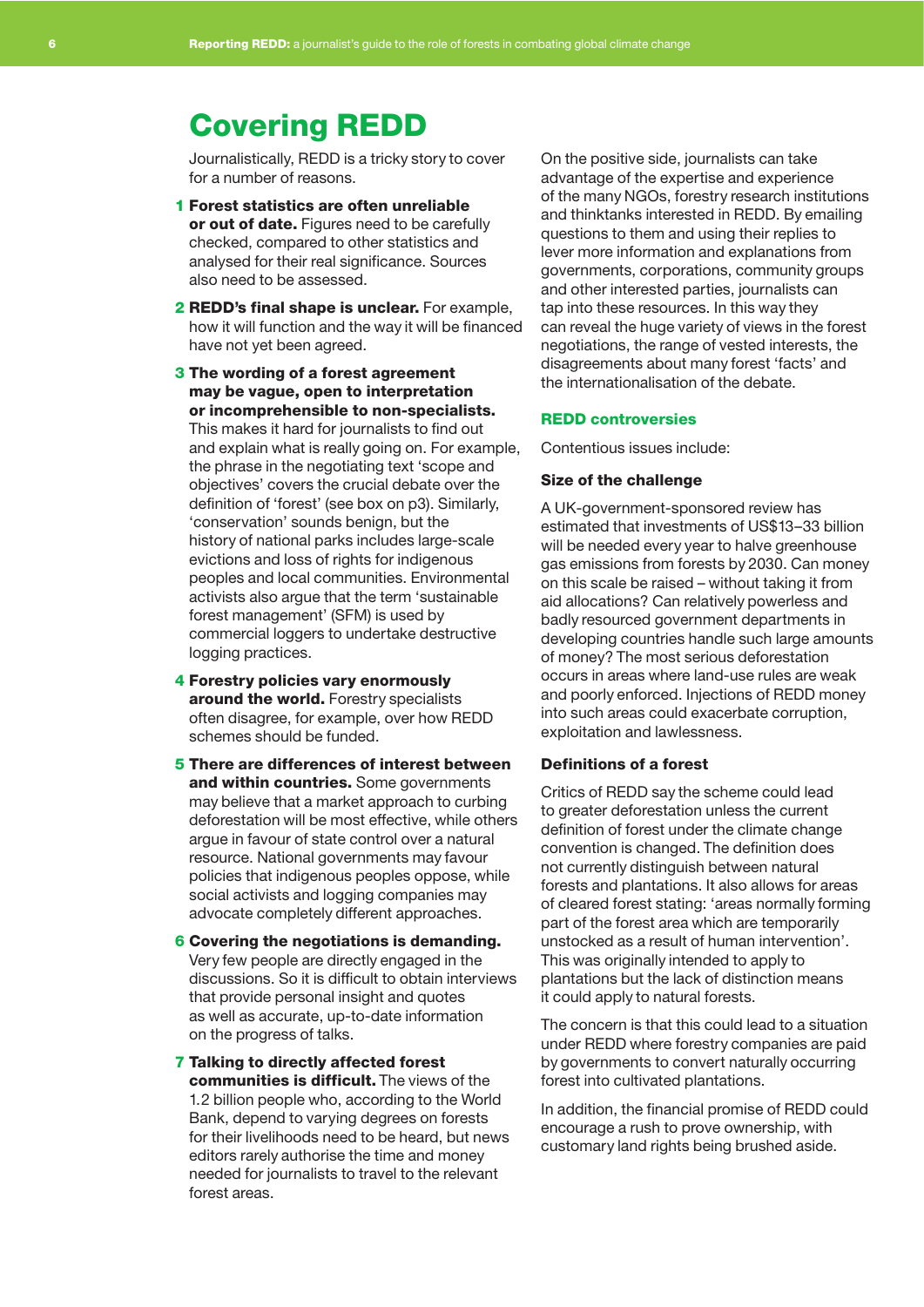# **E**<br>REDI<br>made

REDD is only made for corporations. We're the landowners. We are the ones living in the jungle. We haven't been taken into account in the design of REDD.

Egberto Tabo Chipunavi General Coordinator of the Amazon Basin Indigenous People's **Organization** 

# Indigenous peoples

REDD could secure the role of indigenous peoples, and of forest people in general, as stewards of the forest. It could involve them in the design of REDD. But many indigenous peoples are worried that they are being left out of the plans and that their rights and interests are being overlooked.

# New concepts

Governments and officials are struggling to understand the new and complex issues raised by REDD's innovative approach. For example: who owns the carbon in the trees in the forest?

# Winners and losers

Because payments are based on the projected level of carbon saved, the biggest potential winners under REDD are countries where heavy deforestation has taken place. So care will be needed to ensure that REDD does not reward only countries that have failed to tackle – or have even encouraged – deforestation. Mechanisms will be needed to ensure that countries do not attempt to increase their deforestation rate in the run-up to REDD implementation in order to maximise the income they can make.

# Key questions to ask about REDD

Is REDD diverting attention away from the real issue – that rich countries need to change their carbon-addicted lifestyles? Or could it provide a much-needed stream of income to poor countries and communities, while also helping maintain ancient forests?

How long will REDD need to work to make a difference to climate change?

Can REDD projects provide positive benefits for the atmosphere and forest-dependent people?

Can we limit global warming without REDD?

What are the alternatives to REDD?

# Funding

Where will the funding come from for REDD?

What will happen to the forests if the funding stops?

What will happen if the forest is cut down after REDD payments have been made?

# **Measurement**

How is it possible to predict future deforestation rates if sound historical information about deforestation is lacking, or when the movement of people and fluctuations in commercial activities are so unpredictable?

How can we be sure that monitoring, reporting and verification of REDD schemes is accurate, fair and effective?

Assessing forest carbon requires complex calculations using costly high-tech equipment. Is this beyond the means of poor countries? Can these techniques be quickly developed to help them?

# Management

Will there be any checks on whether REDD payments are used properly? Will checks be effective?

Who will receive the payments for REDD, and how will the money be distributed?

# Forest-dependent people

Should forest-dependent people be involved in designing REDD schemes that will affect them? If so, how is this possible if they are isolated and unfamiliar with policy processes? If not, how can REDD schemes cater for their needs?

Will forest-dependent people who do not own the forest still receive payments?

What are the criteria needed to ensure that REDD can boost local income?

What do forest-dwellers and people whose livelihoods depend on forests think about these issues?

# **Ownership**

Who owns the land under the forest? The trees? The carbon in the trees?

If you stop loggers from cutting down the trees won't they just go elsewhere, where there are no police to stop them?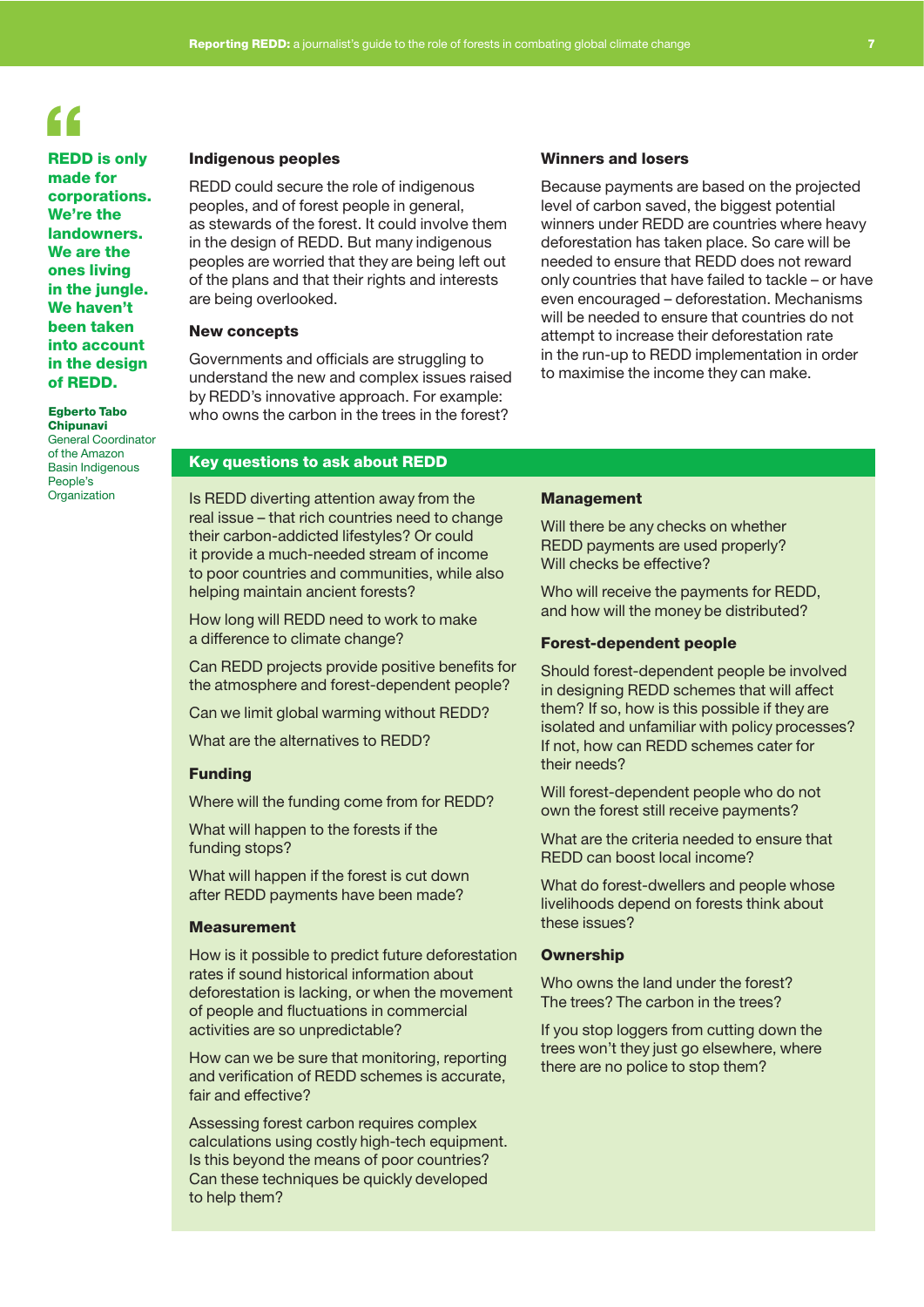

Mbuti children hunting in the forest, Cameroon. Talking directly to forest communities can be difficult. GIACOMO PIROZZI | PANOS PICTURES

# **Glossarv**

# **Additionality**

Extra amount of carbon saved or stored because of projects carried out through climate change agreements.

# Baseline or Reference level (RL)

Historical reference point (date or year) against which the rate of greenhouse gas emissions from deforestation or forest degradation can be compared.

# Carbon rights

The right to use carbon credits or offsets to satisfy limits on greenhouse gas emissions or to reduce penalties for exceeding the limit imposed.

#### Carbon sink

Ecosystem that accumulates and stores carbon.

# Carbon sequestration

Removal of carbon from the atmosphere and storage in carbon sinks through natural or human-induced methods.

# Carbon trading

The process of buying and selling carbon credits. Large companies or organisations are assigned targets for the amount of carbon they are allowed to emit. A company that exceeds its target will need to buy carbon credits to offset the extra carbon it has emitted. A company that uses less than its quota can sell surplus credits.

#### **Deforestation**

The conversion of forest land to non-forested land through human activity.

### **Degradation**

Human-induced long-term loss of forest, characterised by the reduction of tree crown cover, but not yet considered as complete deforestation.

#### Indigenous peoples

Tribe or community native to a particular region and sharing a collective identity who retain some or all of their own social, cultural and political institutions.

# Leakage or emissions displacement

When efforts to reduce emissions in one area lead to an increase in carbon emissions in another area.

# Liability

Obligation on the implementing party to guarantee that the emissions reduction credited in the REDD scheme is permanent.

# **Mitigation**

Actions that reduce greenhouse gas emissions to the atmosphere.

#### **Offsetting**

Payment to emissions reduction projects to compensate for greenhouse gas emissions.

# Opportunity cost

The cost of compensating for financial gains from deforestation practices such as logging or agriculture.

#### Center for International Forestry Research (CIFOR)

International organisation with headquarters in Indonesia specialising in tropical forest research Tel: +62 251 862 2622 Email: j.clarke@cgiar.org www.cifor.cgiar.org

# Coordinator of Indigenous

Organizations of the Amazon Basin Coordinating group for the nine national indigenous Amazon organisations Email: com@coica.org.ec www.coica.org.ec

# Forest and European Union

Resource Network (FERN) Specialises in monitoring European Union activity on forests Tel: +32 2 894 4694 Email: richardw@fern.org www.fern.org

#### Friends of the Earth International

Campaigning environmental NGO federation Tel: +31 20 6221369 Email: niccolo@foei.org www.foei.org

#### Global Canopy Programme Alliance of scientific institutions

involved in forest research Tel: +44 (0) 1865 724 222 Email: c.parker@globalcanopy.org www.alobalcanopy.org

# Global Forest Coalition

An international coalition of NGOs and indigenous peoples organisations involved in international forest policy Tel: +595 21 663654

Email: simonelovera@yahoo.com www.globalforestcoalition.org

#### Global Witness

Campaigns to prevent conflict and corruption related to natural resources Tel: +44 207 4925858 Email: abarry@globalwitness.org www.globalwitness.org

#### Greenpeace International

Independent global organisation that campaigns to protect the environment Tel: +31 (0) 20 718 2096 Email: patrizia.cuonzo@greenpeace.org www.greenpeace.org

#### International Working Group for Indigenous Affairs

International human rights organisation supporting indigenous peoples' rights Tel: (+45) 35 27 05 00 Email: lga@iwgia.org www.iwgia.org

## REDD-Monitor

Website run by a forest expert and environmental activist taking a critical look at the REDD negotiations Email: chris@chrislang.org www.redd-monitor.org

#### Tebtebba (Indigenous Peoples' International Centre for Policy Research and Education)

Indigenous peoples' organisation working for recognition and protection of indigenous peoples' rights Tel: +63 74 4447703 Email: vicky@tebtebba.org www.tebtebba.org

# United Nations Collaborative Programme on Reducing Emissions from Deforestation and Forest Degradation in Developing Countries (the UN-REDD Programme)

Partnership between the Food and Agriculture Organization of the United Nations (FAO), the United Nations Development Programme (UNDP) and the United Nations Environment Programme (UNEP) to support developing countries to prepare for REDD Tel: +41 22 9178944

Email: yemi.katerere@un-redd.org or tiina.vahanen@un-redd.org www.un-redd.org

# World Rainforest Movement

International network of citizens' groups involved in defending the rainforests Tel: +598 2 413 2989 Email: rcarrere@wrm.org.uy www.wrm.org.uy

# Useful websites and resources

#### Official REDD page

UN Framework Convention on Climate Change http://unfccc.int/methods\_science/redd/ items/4531.php

# Little REDD+ Book

Global Canopy Programme An updated guide to the REDD negotiations http://tinyurl.com/yge6hjb

## Reading list of briefings and journals articles about REDD

CIFOR www.cifor.cgiar.org/Research/ClimateChange/ [EssentialReading/mitigation-publications.htm](www.cifor.cgiar.org/Research/ClimateChange/EssentialReading/mitigation-publications.htm)

### PES – What are ecosystem services?

CIFOR Information from CIFOR on payments for environmental services [www.cifor.cgiar.org/pes/\\_ref/](www.cifor.cgiar.org/pes/_ref/home/index.htm) home/index.htm

## Information and briefings on REDD

International Institute for Environment and Development (IIED), a UK-based research organisation specialising in sustainable development http://tinyurl.com/pzdl8r

#### Cutting corners: World Bank's forest and carbon fund fails forests and peoples FERN

Briefing analysing whether the World Bank's Forest Carbon Partnership Facility is fulfilling its social commitments http://tinyurl.com/ykkfnv6

# Forest resources pages

Publications from Overseas Development Institute (ODI) – a UK-based thinktank on international development [www.odi.org.uk/themes/](www.odi.org.uk/themes/forests/default.asp) forests/default.asp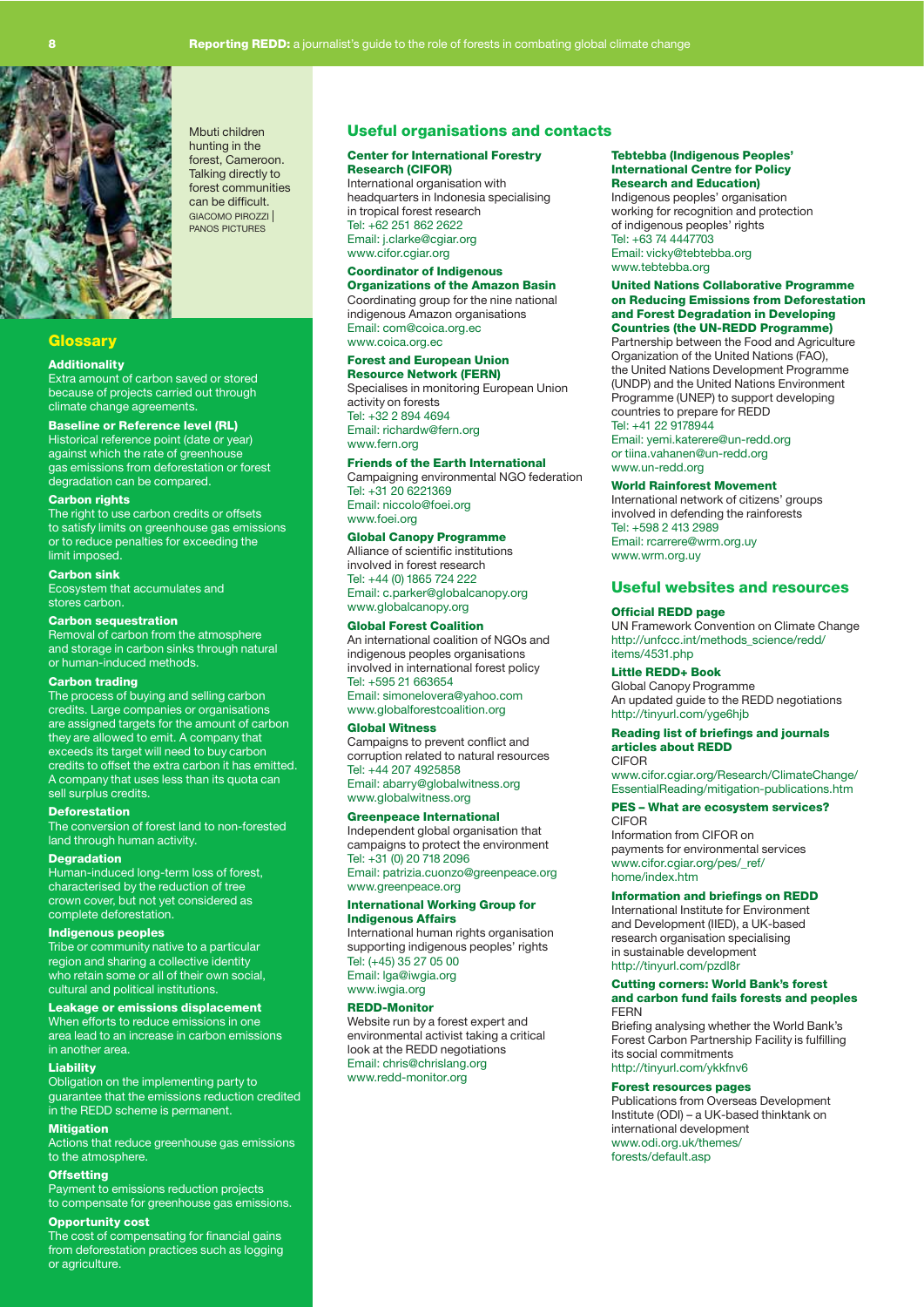**REDD Revolution** is a video news release that explains why REDD is high on the agenda in global climate change negotiations. It also examines the role of the UN-REDD Programme in helping developing countries get ready for REDD. It has been produced byTelevision for the Environment (tve) with the support of UN-REDD.

To obtain a free broadcast tape or a downloadable version of the *REDD Revolution* video news release, please e-mail Dina Junkerman at tve: dina.junkerman@tve.org.uk The video news release is available in English and Spanish.

A document has been prepared by CIFOR with the support of the UN-REDD Programme in order to assist national and regional negotiators to get ready for REDD and is a useful background resource for journalists. *The state of REDD negotiations: Consensus points, options for moving forward and research needs to support the process* can be downloaded from [www.unredd.net/index.php?option=com\\_](www.unredd.net/index.php?option=com_docman&task=doc_download&gid=1188&Itemid=53) docman&task=doc\_download&gid= 1188&Itemid=53

# What's a forest worth? Forest-dependent people and

possible effects of REDD looks at REDD from the perspective of local people in Indonesia, with journalists, scientists and critics giving their opinions on the proposed scheme. It has been produced by Panos London on behalf of the CCMP.

This film can be viewed at [www.climatemediapartnership.org/](www.climatemediapartnership.org/resources/whats-a-forest-worth/) resources/whats-a-forest-worth/